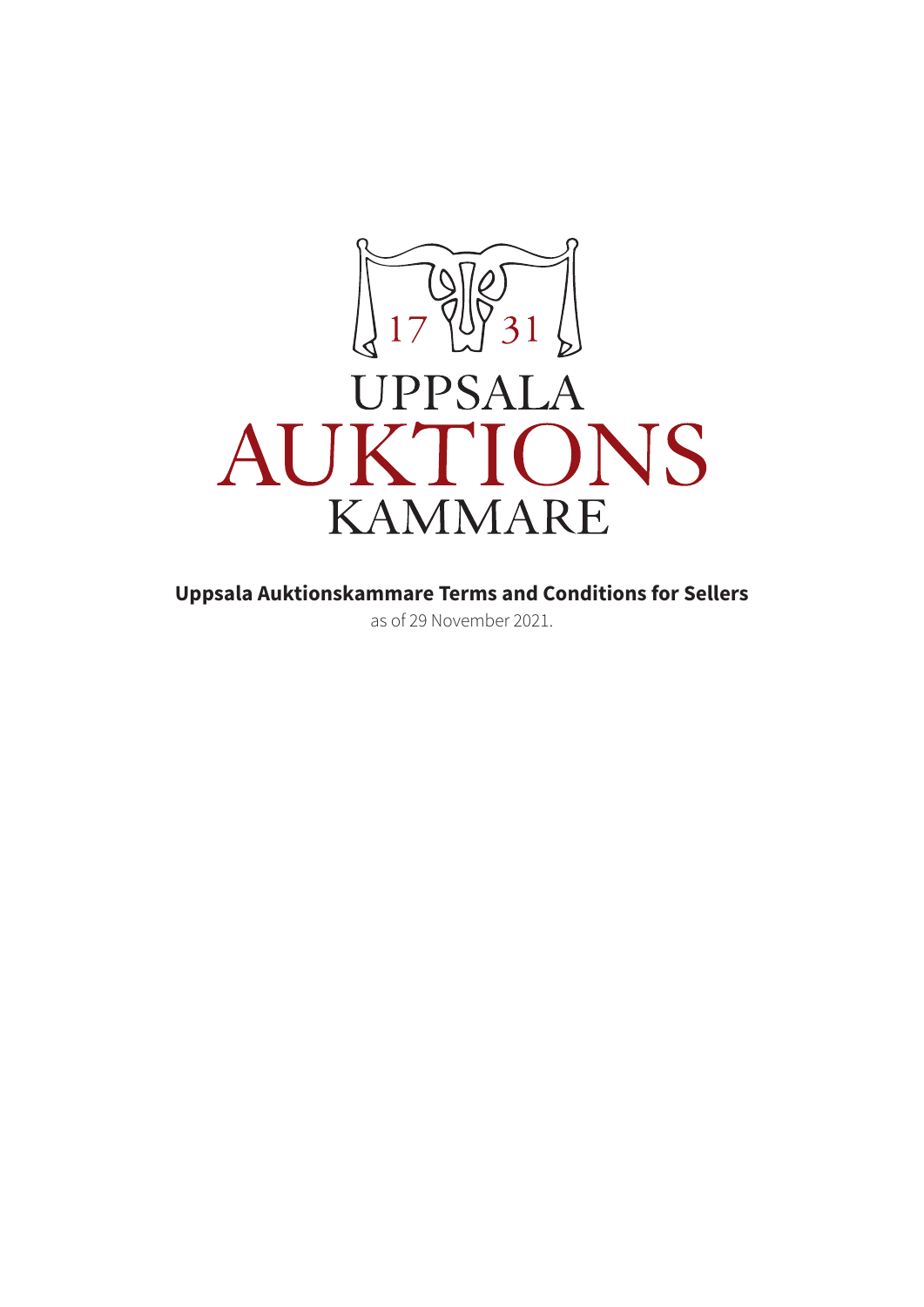**Uppsala Auktionskammare Terms and Conditions for Sellers, as of 29 November 2021.** 

#### **1. Terms and Conditions**

**1.1** These Terms and Conditions are standard conditions between a consignor (the "Consignor") and AB Uppsala Nya Auktionskammare ("UAK"). They apply to all auctions conducted by UAK. Unless otherwise agreed, they also apply, where applicable, to a "private sale".

**1.2** The current version of these Terms and Conditions is published on UAK's website (www.uppsalaauktion.se) They can also be obtained upon request in printed form from UAK.

### **2. Registration**

**2.1** To be able to sell on UAK auctions, the Consignor must be registered with UAK. Registration may be completed in one of UAK offices, during a home visit or at www. uppsalaauktion.se.

Registration of a legal entity as a Consignor must be made by an authorised signatory or by a representative with a written power of attorney. The power of attorney shall entitle the authorised person to bind the legal entity to the general terms and conditions of UAK. The person acting on behalf of a legal person is personally responsible for ensuring that he or she has this authority in relation to UAK.

**2.2** The Consignor must provide identification upon registration. The information provided by the Consignor in the registration process must be accurate and complete. The Consignor shall promptly notify UAK in writing of any subsequent changes in his or her registered information.

**2.3** Registration is conditional on the Consignor agreeing to these Terms and Conditions.

**2.4** UAK is entitled, at its discretion and without providing reasons, to refuse registration and, where applicable, to deregister the Consignor with immediate effect or with a date to follow. In the event of deregistration, these Terms and Conditions shall continue to apply to any lots that have already been submitted and sales that have already been completed.

### **3. UAK's Undertaking**

**3.1** UAK admits lots for closer examination and assessment whether they can be sold at any of UAK's auctions. The fact that UAK receives a lot for examination and assessment does not mean that UAK accepts to sell the lot and that a consignment agreement will be entered into. UAK shall provide a receipt for lots received for examination and assessment.

**3.2** A consignment involves UAK undertaking to sell one or more lots on the Consignor's behalf but in its own name on commission.

**3.3** UAK has the right to decline a consignment without providing reasons. If a consignment is declined without a consignment agreement being entered into, the Consignor is not entitled to any compensation. In that case, the provision in paragraphs 6.4 on retrieves, shall also apply.

**3.4** If UAK accepts the consignment, this should be confirmed in a written consignment agreement between UAK and the Consignor. UAK is not bound before an agreement is signed by both UAK and the Consignor. Such an agreement is governed by these Terms and Conditions.

**3.5** UAK shall conduct the consignment in accordance with good industry practices. It hereby follows that UAK shall with reasonable efforts aim at reaching as high of a price as possible for the Consignor.

**3.6** UAK decides on the type of auction (Important Sale or Decorative Sale) and at which auction time, the lots submitted will be offered for sale. UAK retains the right to change the order of the lots offered on an advertised auction or to move the auction to another date or to suspend the auction, or to cancel the auction entirely or to transfer the lot to another auction due to technical reasons or any other reasons that are beyond UAK's control, or which UAK is unable to influence using reasonable efforts, or if UAK considers that such a change is in the interest of the Consignor.

**3.7** UAK has the right to withhold a lot which has been submitted if a person other than the Consignor claims ownership or other rights to the lot and it is not obvious who is the rightful owner or otherwise has the right to dispose of the lot.

## **4. UAK's Purchase Terms and Conditions**

**4.1** The Consignor consents to the general conditions that UAK applies in its relations with the buyers and bidders ("Uppsala Auktionskammare Purchase Terms and Conditions"). These Terms and Conditions are available at the UAK website. By accepting these Sales Terms and Conditions, the Consignor also accepts UAK's Purchase Terms and Conditions.

### **5. The Consignor's Undertakings**

**5.1** The Consignor warrants and is personally liable for ensuring that the Consignor has full and unrestricted ownership and otherwise has an unrestricted right of disposition for lots submitted for sale or, if the lot is owned in whole or in part by someone else, that the Consignor has full and unrestricted right to sell and collect payment for the lot.

**5.2** If the Consignor is not the beneficial owner of the lot, the Consignor shall inform UAK of the lack of ownership, while also informing UAK who the beneficial owner is, along with providing written confirmation that the Consignor is authorized to sell the lot and collect payment in relation to the sale. UAK is not obligated to verify the ownership of the lot, that the Consignor is the beneficial owner of the lot or that the Consignor is authorized to act on behalf of the beneficial owner unless special reasons justify otherwise.

**5.3** The Consignor is obligated to inform UAK of any and all damage, errors and other defects that the Consignor knows or comes to know regarding the lots being sold, and also to provide in all other respects complete and truthful information about the lot to the extent that such information may be of importance for UAK and prospective bidders for example repairs, ownership claims, other disputes and provenance which have a bearing on the lot. This obligation for the Consignor also applies after the consignment has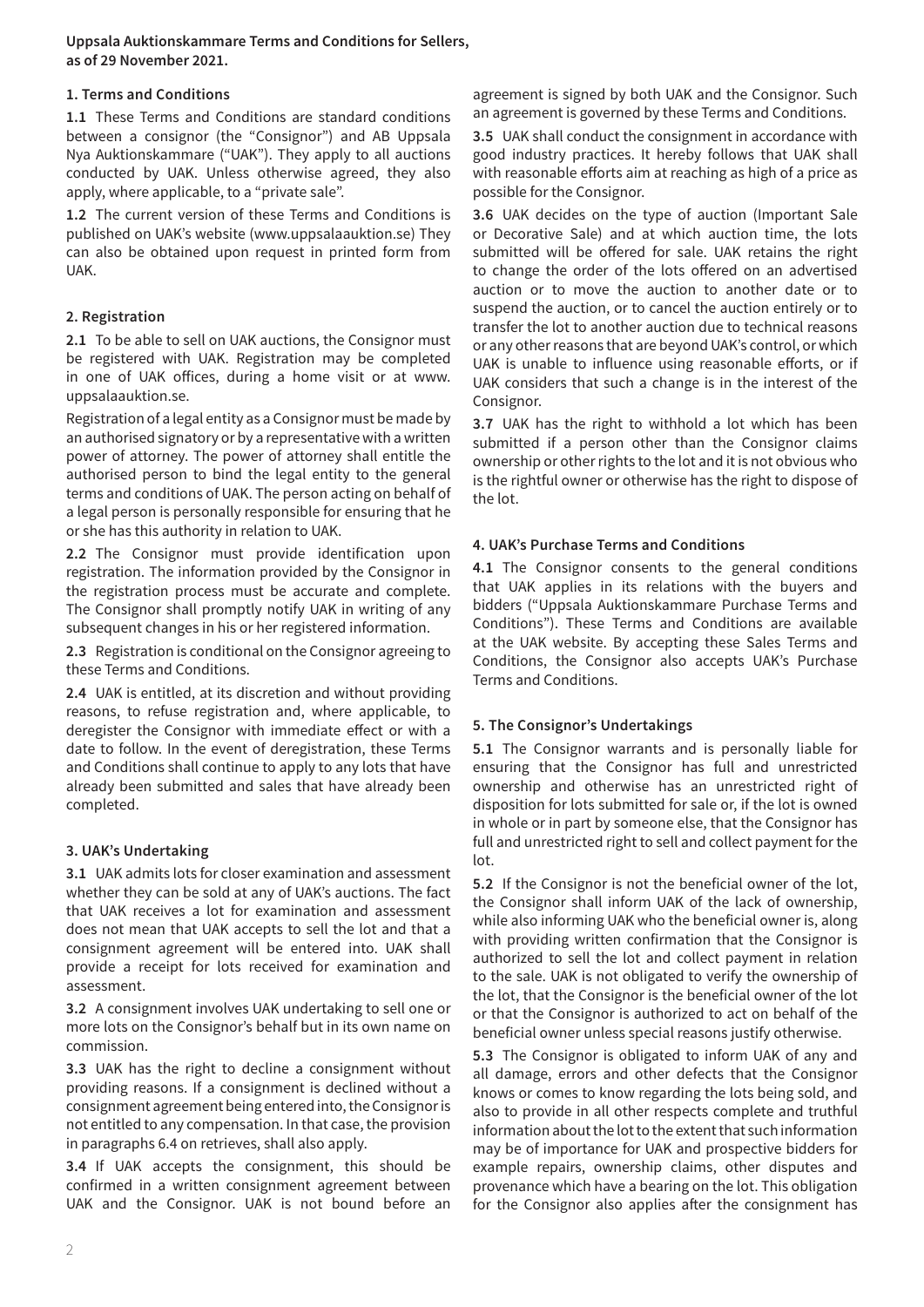been accepted by UAK.

**5.4** The Consignor is responsible for the authenticity of a submitted lot. Should the lot, in UAK's reasonable opinion, constitute a forgery, be or have been the subject of an unlawful disposal due to theft, misappropriation or any other reason, or be the subject of restitution claims that should reasonably be taken into account according to Swedish rules and principles, UAK has the right to withhold the lot and/or report the matter to the Police Authority. If the lot has already been sold when the doubts are discovered, UAK is entitled to refund the purchase price paid to the Buyer and to claim the corresponding amount from the Consignor, if the purchase price has already been paid to the Consignor.

#### **6. Revocation and Withdrawal of Consignments**

**6.1** UAK retains the right to withdraw from a consignment if doubts exist or could arise regarding the ownership or the right to dispose of a lot or the lot's authenticity or any other matter that UAK views as essential. UAK also retains the right to withdraw from a consignment if the Consignor has submitted inaccurate or incomplete information concerning the lot and this information is essential to UAK or prospective bidders, or if any doubts exist or could arise regarding the Consignor's identity or character. If UAK withdraws from a consignment under this paragraph, the Consignor is not entitled to compensation. UAK retains the right to seek compensation from the Consignor if the Consignor has acted in violation of these Terms and Conditions.

**6.2** The Consignor has the right to withdraw a consignment at the latest 16:00 (Swedish time) 15 calendar days prior to the scheduled day of the auction. Any revocation must be in writing.

**6.3** If the Consignor withdraws a consignment, the Consignor shall reimburse UAK for the costs incurred for handling and cataloguing the lot with a lump sum equivalent to the full consignment commission based on the estimate (the lower estimate if the estimate is a range). Where a consignment is withdrawn after the printed catalogue, in which the lot is listed, is sent for editing (for the Important Sales) or displayed on the UAK website (for Decorative Sales), the Consignor shall reimburse UAK with a lump sum equivalent to the full consignment commission and the full bidder commission based on the lot's estimate (the lower estimate if the estimate is a range).

**6.4** If UAK withdraws from the consignment or the Consignor revokes the consignment, the lot shall be retrieved by the Consignor within 15 calendar days from the withdrawal or revocation, respectively. The return transportation from UAK to the Consignor is at the Consignor's expense and risk. If a lot is not retrieved within the prescribed time, the provisions, in paragraphs 15.1–15.3, for unsold and recalled lots not timely retrieved shall apply.

### **7. Description of Lots, Imaging and Marketing**

**7.1** UAK undertakes to catalogue the submitted lots with care. UAK has hereby full and unrestricted right to decide how the lot should be described and presented in the printed catalogue and/or on the electronic catalogue. UAK also retains the right to amend and supplement a catalogue description before the auction.

**7.2** UAK is not responsible for incorrect or incomplete catalogue descriptions unless the inaccurate or missing information is essential. In addition, UAK is responsible for incorrect or incomplete catalogue descriptions caused intentionally or by gross negligence. UAK is responsible for incorrect or incomplete catalogue descriptions only in relation to the Consignor and the buyer of the lots. UAK is not in any case responsible for incorrect or incomplete catalogue descriptions in relation to any third parties.

**7.3** UAK's liability for incorrect or incomplete catalogue descriptions, if there is such a liability under these Terms and Conditions and the incorrect or incomplete description has caused any loss to the Consignor, is limited to the difference between a correct estimate and the assigned estimate for the lot, but under no circumstance more than 10,000,000 SEK. The limitation to 10,000,000 SEK is however not applied in relation to cataloguing errors caused intentionally or by gross negligence.

**7.4** In determining whether a catalogue description is substantially inaccurate or substantially incomplete, inter alia the estimate and origin of the lot shall be considered. The requirements of the catalogue descriptions are generally lower for cheaper lots and/or lots comprising of non-Swedish objects than for other lots.

**7.5** The determination of whether a catalogue description is substantially inaccurate or substantially incomplete shall be made based on the knowledge available in Sweden and on the consensus among professionals in Sweden at the time of the auction.

**7.6** Catalogue descriptions are not always conclusive. The scope of the descriptions may vary as to the different lots. The descriptions are generally made more comprehensive for lots sold on the Important Sales and less comprehensive for lots sold on the Decorative Sales.

**7.7** The Consignor is obligated to review the catalogue descriptions of lots submitted by the Consignor, and immediately notify UAK in the event any description, in the Consignor's view, is inaccurate or incomplete in any material respect.

**7.8** UAK decides in its sole discretion how a lot shall be exposed in relation to viewings and other marketing.

#### **8. Estimate, reserve price, recall, "private sale" and value added tax (VAT)**

**8.1** UAK sets the reserve price in consultation with the Consignor based on a conservative valuation. The estimate serves as guidance only. The final hammer price may differ significantly, either upwards or downwards, from the estimate.

**8.2** The Consignor retains the right, but it is not obligated, to determine a minimum price below which the submitted lots may not be sold (the reserve price). Reserve prices are never made known to prospective buyers before the bidding process starts in the auction hall (for Important Sales) or before the reserve price has been reached prior to the bidding process starts in the auction hall (for Decorative Sales).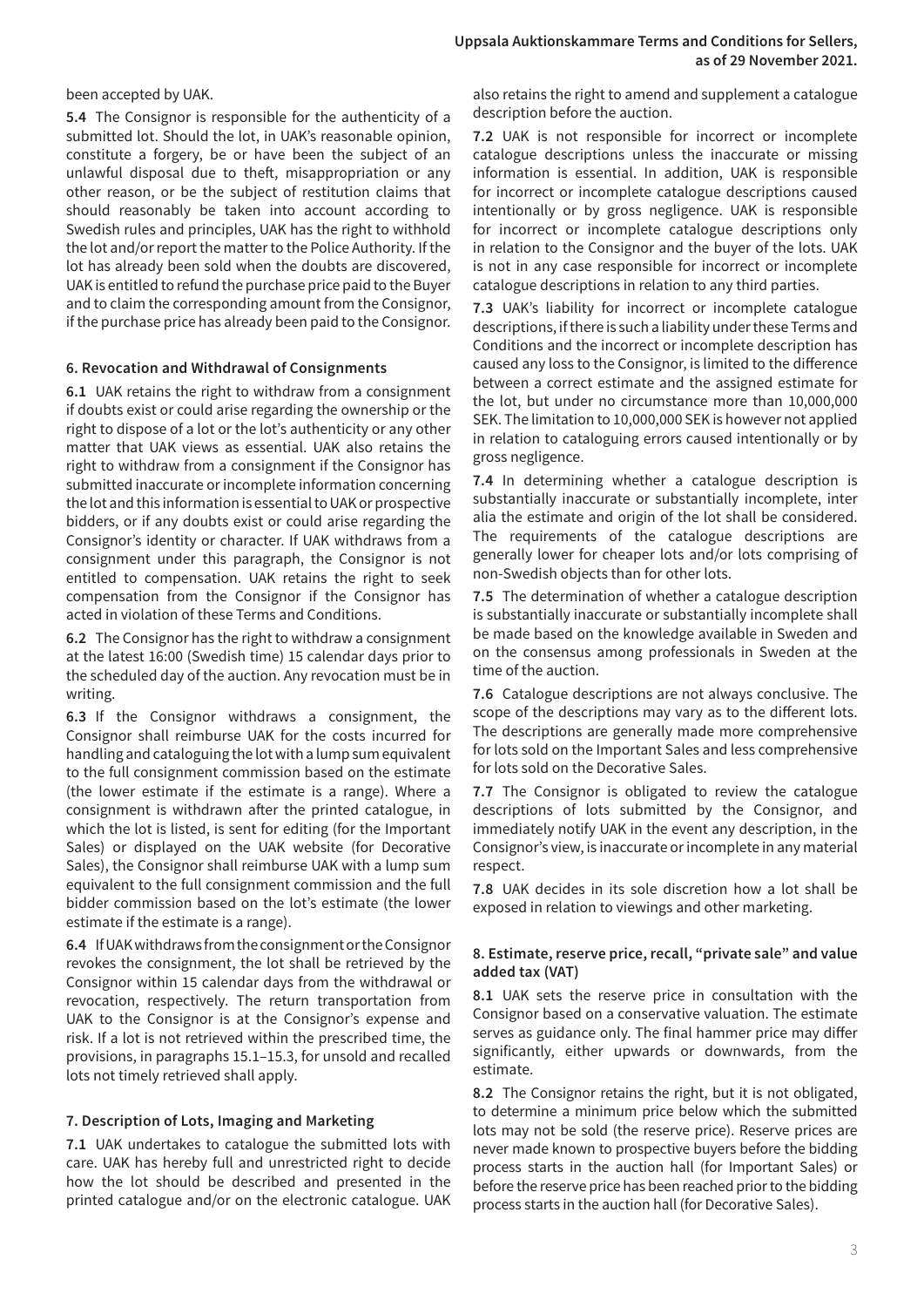**Uppsala Auktionskammare Terms and Conditions for Sellers, as of 29 November 2021.** 

**8.3** The reserve price shall not exceed the estimate (the lower estimate if a range is provided).

**8.4** If the Consignor does not determine a reserve price, such price will be assigned by UAK considering what UAK finds appropriate, however the lots will never be assigned a reserve price lower than 1,000 SEK.

**8.5** UAK is entitled to sell a lot below the reserve price if the Consignor is compensated for the difference between the hammer price and the reserve price. If a lot remains unsold when hammered, UAK has the sole right to sell the lot within ten (10) days after the auction day in the auction round when the lot was offered for sale at the lowest reserve price through a "private sale".

**8.6** Estimate and reserve prices are given in Swedish crowns (SEK).

**8.7** For guidance to bidders, some estimates may be listed in currencies other than SEK whereby a rounded approximate exchange rate may be used based on the date the catalogues are printed or published.

**8.8** UAK does not charge value added tax (VAT) on lots sold (but does charge VAT on the consignment commission and any other fees payable in connection with a sale). If the Consignor is required to account for VAT on a sale, the Consignor must therefore pay the VAT.

### **9. Storage and Insurance**

**9.1** UAK shall handle the submitted lots with care and is responsible for the safe custody of the lots.

**9.2** UAK is however not responsible for the ordinary wear (including normal wear-and-tear associated with displaying and viewing) or for minor damages (such as damage to the glass and frames of paintings) or for natural changes in materials (such as paper discoloration or cracking of wood).

**9.3** For each lot, UAK's liability for consigned objects is the lower amount of either the estimate (the lower estimate if a range is provided), after subtracting the consignment commission and all other fees, or 10,000,000 SEK. Where the lot has been sold, the liability is limited to the lower amount of the hammer price, after subtracting the consignment commission and all other fees, or 10,000,000 SEK. Where applicable, a special agreement may be reached for a higher liability amount.

**9.4** It follows from paragraphs 15.3 and 15.7 that UAK's liability for storage and insurance of consigned lots ceases for all unsold lots that are not retrieved in due time by the Consignor. These provisions also apply, in accordance with paragraph 6.4, for lots withdrawn or revoked before they are offered for sale.

**9.5** UAK shall maintain insurance coverage for UAK's liability under paragraph 9.3. The insurance policy shall be written by an insurance company domiciled within the EU or EEA, in the United Kingdom or in Switzerland.

**9.6** UAK's responsibility for consignments is limited to what is stated in this section, as well as other sections, of these Terms and Conditions.

**9.7** UAK has the right to withhold a lot which has been submitted if a person other than the Consignor claims

ownership or other rights to the lot and it is not obvious who is the rightful owner or otherwise has the right to dispose of the lot. The right to withhold the lot shall continue to apply until such time as there is a final and binding judgment or agreement establishing who is entitled to the lot.

#### **10. The Bidding Process**

**10.1** It is not permitted for the Consignor, whether on his or her own or by means of someone else, to manipulate the bidding process.

### **11. Consignment Fees**

**11.1** When selling at Important Sales, unless otherwise agreed, a consignment commission of 18.75 percent including VAT (15.00 percent excluding VAT) is applied on the hammer price, while also an image fee of 300 - 1,000 SEK including VAT (240 - 800 SEK excluding VAT) is added per lot.

**11.2** When selling at Decorate Sales, a consignment commission of 25.00 percent is applied including VAT (20.00 percent excluding VAT) on the hammer price. On Decorative Sales, an additional basic fee of 150 SEK including VAT per lot (120 SEK excluding VAT) will be applied for each sold lot.

**11.3** Swedish Value-added-tax (VAT) is payable on the consignment commission, the image fee and the basic fee but not on the hammer price.

**11.4** The consignment commission and, where appropriate, the image fee or the basic fee are to be paid by the Consignor.

**11.5** No consignment commission and, where appropriate image fee or basic fee, are levied on recalled and unsold lots.

### **12. The Auction Results**

**12.1** The list of the final prices is published on the UAK website.

#### **13. Accounting and Payment**

**13.1** Any statements and payments will be sent to the Consignor at the latest 30 Swedish banking days after the last auction day in the auction round when the lot was sold on the condition that UAK has received full payment for the lot from the Buyer and that no complaint has been registered. If UAK, as an exception, allows payment to the Consignor before the buyer has paid to UAK, the Consignor assigns the ownership of the lot to UAK.

**13.2** All statements will be computed in Swedish crowns (SEK). The Consignor is responsible for any exchange fees and currency fluctuations.

**13.3** All payments shall be made to bank account assigned by to the Consignor. Such bank account must be with a bank within the EU or EEA or any other bank that UAK may approve at its discretion. The Consignor is responsible to ensure that any submitted account details are correct. UAK is not obligated to verify such information. Any bank fees associated with completing the payment shall be paid by the Consignor. UAK does not accept any cash payments.

**13.4** UAK is not responsible for a buyer fulfilling his or her payment obligations. UAK is further not liable for any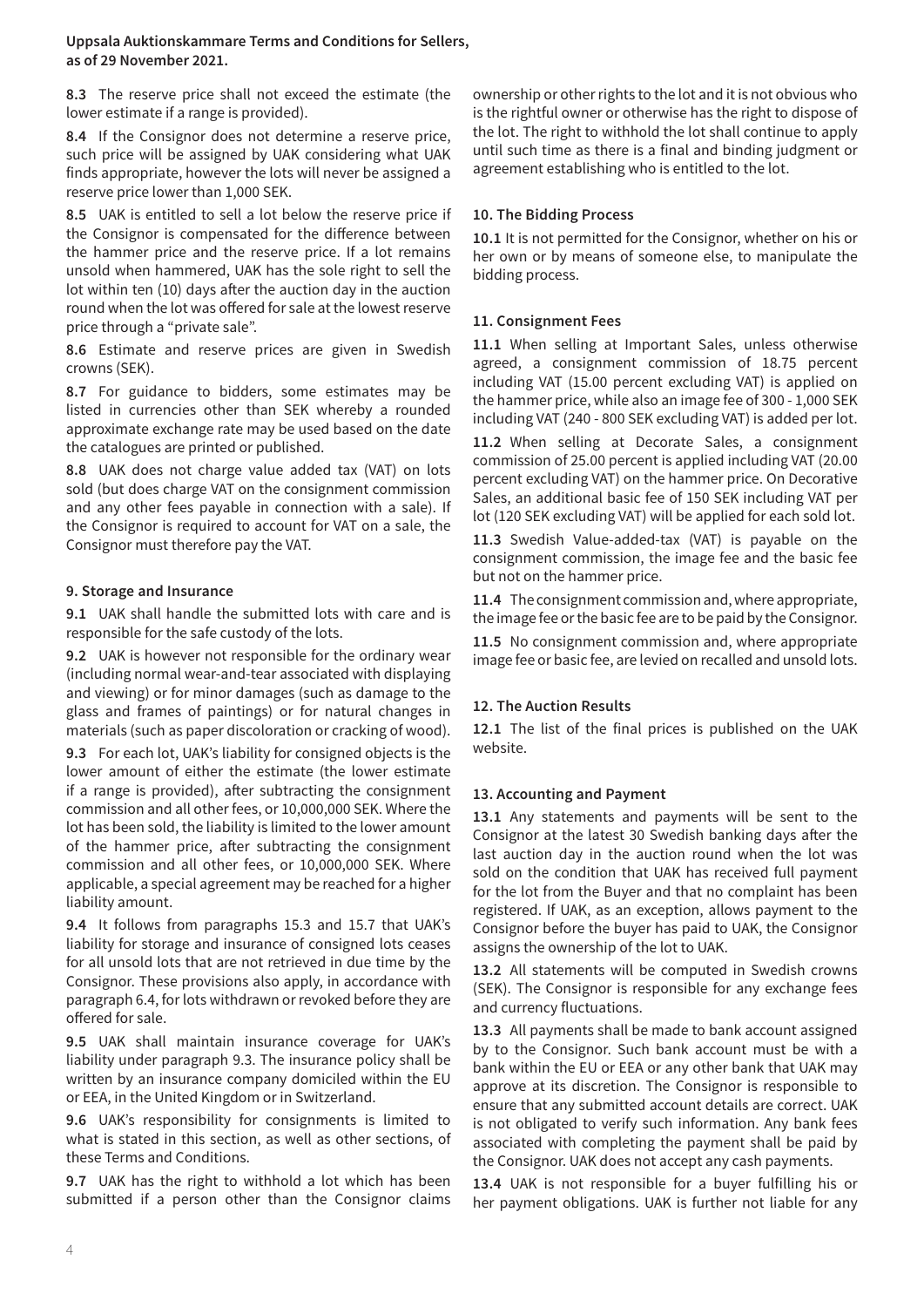damages a late or non-payment may cause the Consignor.

**13.5** UAK carries no obligation to the Consignor to commence legal action against a buyer to compel him or her to fulfil the payment obligation or to obtain compensation for any damages that a late or non-payment may could cause to the Consignor. Any such measures would require a special agreement between UAK and the Consignor.

**13.6** Where a recalcitrant buyer pays interest on an overdue payment, UAK shall account for such interest to the Consigner, following the withdrawal of reasonable costs associated with any extra work and expenses that the late payment may have caused UAK.

**13.7** If the buyer has not completed a payment, UAK has the right, at its discretion, to either resell the lot with the same estimate and reserve price and with the same conditions of sale at the next auction (same or other type), or without trying to resell, to terminate the consignment. If a resale under this section does not result in a sale, the consignment shall cease.

**13.8** No consignment commission and, where appropriate image fee or basic fee, shall be charged if the buyer does not pay. Unless otherwise agreed in connection with the consignment, return transportation from UAK to the Consignor is at the expense and risk of the Consignor.

### **14. Liability for Defects**

**14.1** The buyer of a submitted lot may submit a claim in respect of a purchase, to the extent provided by UAK's Purchase Terms and Conditions and applicable law. The buyer may, as a result, in some cases require that the purchase of a lot be cancelled, or claim damages or, where applicable, require that the object be repaired.

**14.2** If the buyer of a lot demands that a purchase be cancelled, UAK is entitled to decide if the cancellation shall be accepted. UAK shall, in this context, reasonably account for the interest of the Consignor. If the purchase is cancelled, UAK has the right, but is not obligated, to resell the lot on behalf of the Consignor, as provided in paragraph 13.7.

**14.3** If UAK becomes liable for any defects regarding a lot sold, UAK is entitled to seek reimbursement from the Consignor for up to three years from the last auction day of the auction round where the lot was sold or the longer period until any legal proceedings relating to the defect in the lot sold have been finalized by a legally enforceable judgment, and from that date for a further three months. If the Consignor knew or should have known about the defect, UAK is entitled to claim reimbursement from the Consignor until eleven years from the last auction day of the auction round where the lot was sold.

### **15. Recalled Lots**

### **Important Sales**

**15.1** Lots that have been offered on an Important Sale and were not sold at the auction must be retrieved by the Consignor within 15 calendar days from the last auction day of the auction round where the lot was offered for sale, unless otherwise agreed.

**15.2** If a lot is not retrieved within the prescribed time, a storage fee of 50 SEK including VAT (40 SEK excluding VAT) will be charged for each calendar day that the lot is not retrieved. For furniture and other bulky lots, a double storage fee is charged. Alternatively, UAK retains the right to send lots not picked up on time to any forwarding company for storage. The Consignor shall then be liable to pay the actual costs charged by the forwarding company. In addition, the rules in the Swedish Act (1985:982) on the merchant's right to sell goods which have not been retrieved shall be applied.

**15.3** For unsold lots that are not retrieved in due time by the Consignor, UAK retains no liability in relation to storage and insurance. All such objects are consequently stored thereafter at the Consignor's risk.

### **Decorative Sales**

**15.4** Lots that have been offered on a Decorative Sale and were not sold must be retrieved by the Consignor within 10 calendar days from the last auction day of the auction round where the lot was offered for sale.

**15.5** If the lot is not retrieved within the prescribed period, it will automatically be offered for sale at the next Decorative Sale with an estimate and reserve price adjusted by UAK. Such resale will be attempted not more than three times. Normally a lot for resale is set with half the reserved price.

**15.6** If the lot is not retrieved by the Consignor within the prescribed 10 calendar days from the last auction day in the auction round when the lot was finally offered for sale (i.e. normally the fourth auction round) UAK is entitled to proceed with the lot in any of the following ways:

• Sell the lot at an upcoming Decorative Sale to the highest bidder with a reserve price of SEK 1,000.

• Store the lot, on behalf of the Consignor, either in-house or through any forwarding company. If the lot is stored in-house, a storage fee of 50 SEK including VAT (40 SEK excluding VAT) will be applied for each calendar day that the lot is not retrieved. For furniture and other bulky lots, a double storage fee is charged. If storage is undertaken by a forwarding company, the Consignor shall be liable to pay the actual costs charged by the forwarding company.

• Donate the lot to charity.

In addition, the rules in the Swedish Act (1985:982) on merchant's right to sell goods which have not been retrieved shall be applied.

**15.7** For unsold lots that are not retrieved in due time by the Consignor, UAK retains no liability for storage and insurance. All such objects are consequently stored thereafter at the Consignor's risk.

### **General provisions**

**15.8** Return transportation of recalled and unsold lots, from UAK to the Consignor, is at Consignor's own expense and risk. UAK is under no obligation to return a recalled or unsold lot to any other person or entity than the Consignor. The aforementioned applies notwithstanding that the Consignor wishes that the lot be returned to another person.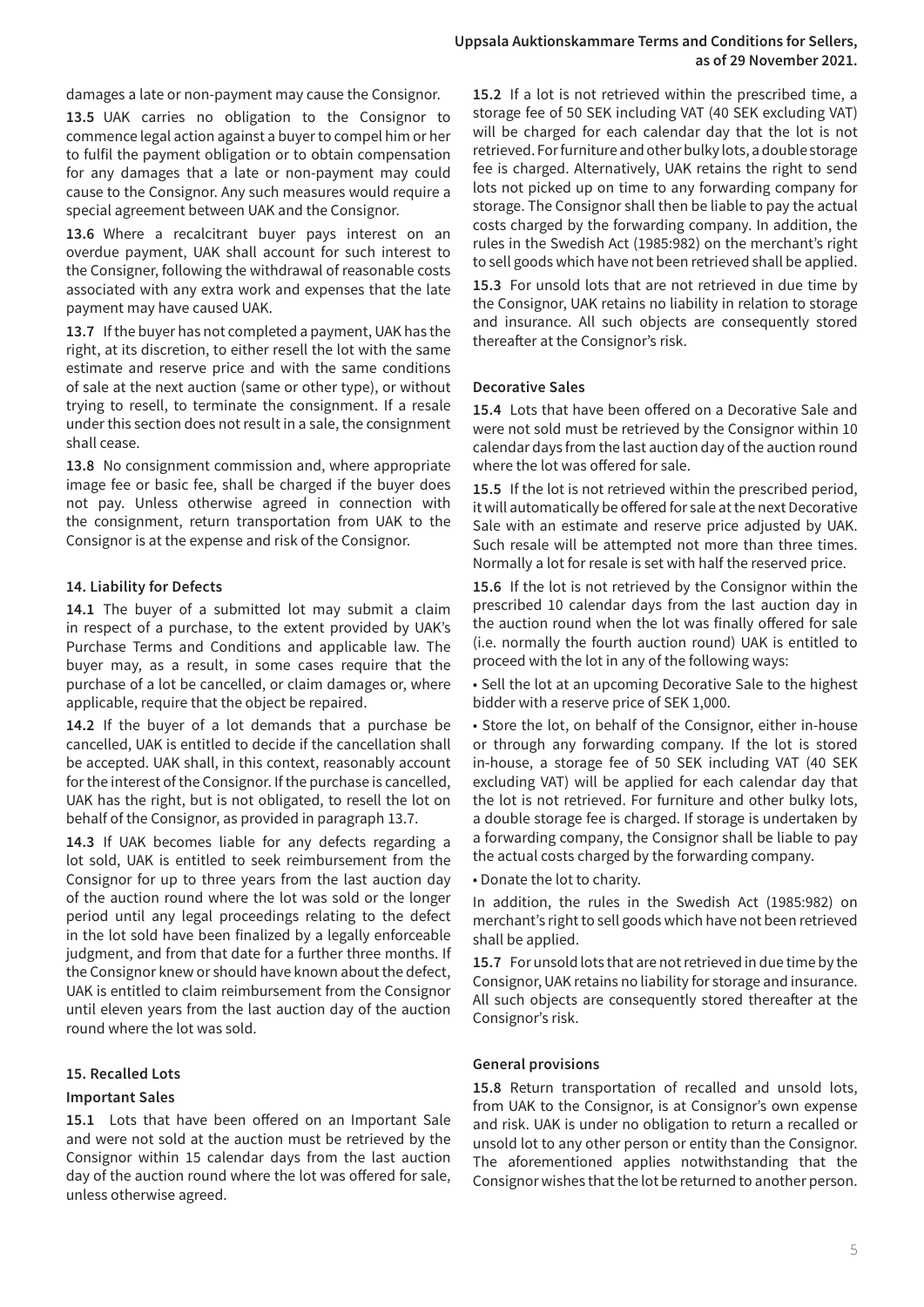**Uppsala Auktionskammare Terms and Conditions for Sellers, as of 29 November 2021.** 

### **16. Set-offs etc.**

**16.1** If the Consignor has an outstanding debt with UAK, UAK retains the right to set off the debt against any received payment for sold lots. UAK is also entitled to include recalled, unsold and purchased lots as collateral for the Consignor's payment and sell such lots to cover any outstanding sums. UAK's Terms and Conditions for Sellers shall be applied for such sales, provided that UAK retains the right, at its discretion, to determine the auction format, estimate and reserve price. In addition, the rules in the Swedish Act (1985:982) on the merchant's right to sell goods which have not been retrieved shall be applied.

### **17. Force majeure**

**17.1** UAK is not responsible for damages caused by circumstances that UAK had not known or could not have foreseen, for example such as changes in legislation, government action, currency restrictions, war or terrorist acts, pandemic, extreme weather, fire or other accidents, errors in transmission or networks, shortages of transportation, general shortage of goods, lockouts, strikes, boycotts and blockades or other similar circumstances. These provisions apply regardless of whether the failure occurs in Sweden or abroad. In respect to strikes, lockouts, boycotts and blockades, the reservation applies even if UAK has taken, or is subject to, such actions. To relieve UAK from its obligations, the circumstances should prevent or significantly hinder UAK meeting its obligations in a timely manner.

**17.2** If UAK's performance of certain obligations is delayed by more than 180 calendar days due to a force majeure, the Consignor may cancel the current purchase without liability. The termination must be in writing. Upon such termination, neither UAK nor the Consignor is entitled to compensation from the other party.

# **18. Rights to Photographs**

**18.1** UAK ordinarily photographs the auctioned lots. UAK retains the right to reproduce, without the permission of or compensation to the Consignor, such representation of sold lots in its promotional materials or in any other context it deems fits and it may further disclose the price at which such lots were sold.

# **19. Video and Audio Recording**

**19.1** UAK retains the right to conduct audio or video recordings on its display facilities and auction premises. UAK shall also be entitled to record telephone and video calls and such like in which UAK participates. Such video and audio recordings may only be used in relation to disputes or criminal investigation.

# **20. Signing of documents, communications with UAK**

**20.1** Signing of documents may be executed, either in the traditional way by wet ink or, if so approved by UAK, by secure electronic signing (BankID or similar device). As an exception UAK may also consent to a confirmatory e-mail letter sent by the Consignor as a substitute for signing a document. In such case the confirmatory e-mail will have the same legal effect as the Consignor's signature to the document.

**20.2** UAK is not responsible for any damage that may occur as a result of interruptions or delays in telephone and data communications, general mail traffic or if it is not possible to contact UAK for any other reason. All communications to UAK are thus made at the risk of the sender.

### **21. Personal Information, Money Laundering etc.**

**21.1** UAK's treatment of Personal Information is regulated by the EU General Data Protection Regulation<sup>1</sup>.

**21.2** Any personal information that is submitted by the Consignor to UAK may be used by UAK and service providers retained by UAK in the administration and fulfilment of UAK's contractual obligations whether in relation to the Consignor, other customers, the auction business of UAK in general or to fulfil any such obligations required by law (for example disclosure requirements under tax law) or to fulfil obligations of public interest (for example cultural history documentation including provenance information, criminal investigations etc.). Personal data that is submitted by the Consignor to UAK may be used by UAK for market or customer analysis, for statistics purposes and for marketing, such as sending newsletters and invitations to events. For all of the purposes thus specified, personal data may be shared with third parties, however only to the extent necessary in the specific case. UAK does not sell or in any other way share any personal information with third parties for third parties' marketing. UAK neither use any personal information for the purpose of general marketing by telephone. Personal information may be shared with an external dispatcher in order for the dispatcher to act as required by these Terms and Conditions, however only to the extent necessary in the specific case.

**21.3** The Consignor agrees to the treatment of personal information as set out in these Terms and Conditions. The Consignor also agrees that personal data collected from the Consignor may be supplemented with information obtained from public and private sources.

**21.4** For UAK to fulfil obligations required by public interest, personal information that is submitted by the Consignor to UAK may be saved for more than ten years.

**21.5** Those wishing to correct or receive information about their personal data processed by UAK or to request that the personal information is not used for marketing purposes may request this in writing free of charge to the following address: Uppsala Auktionskammare, Attention Personuppgiftsansvarig, Box 184, SE-751 04 Uppsala, Sweden.

**21.6** UAK is applying the Swedish Act (2017:630) on Prevention of Money Laundering and Terrorist Financing in relation to its entire business. This Act implements mandatory EU-directives. Additional personal information can consequently be handled by UAK.

<sup>1</sup> Regulation (EU) 2016/679 of the European Parliament and of the Council of 27 April 2016 on the protection of natural persons with regard to the processing of personal data and on the free movement of such data, and repealing Directive 95/46/EC (General Data Protection Regulation).